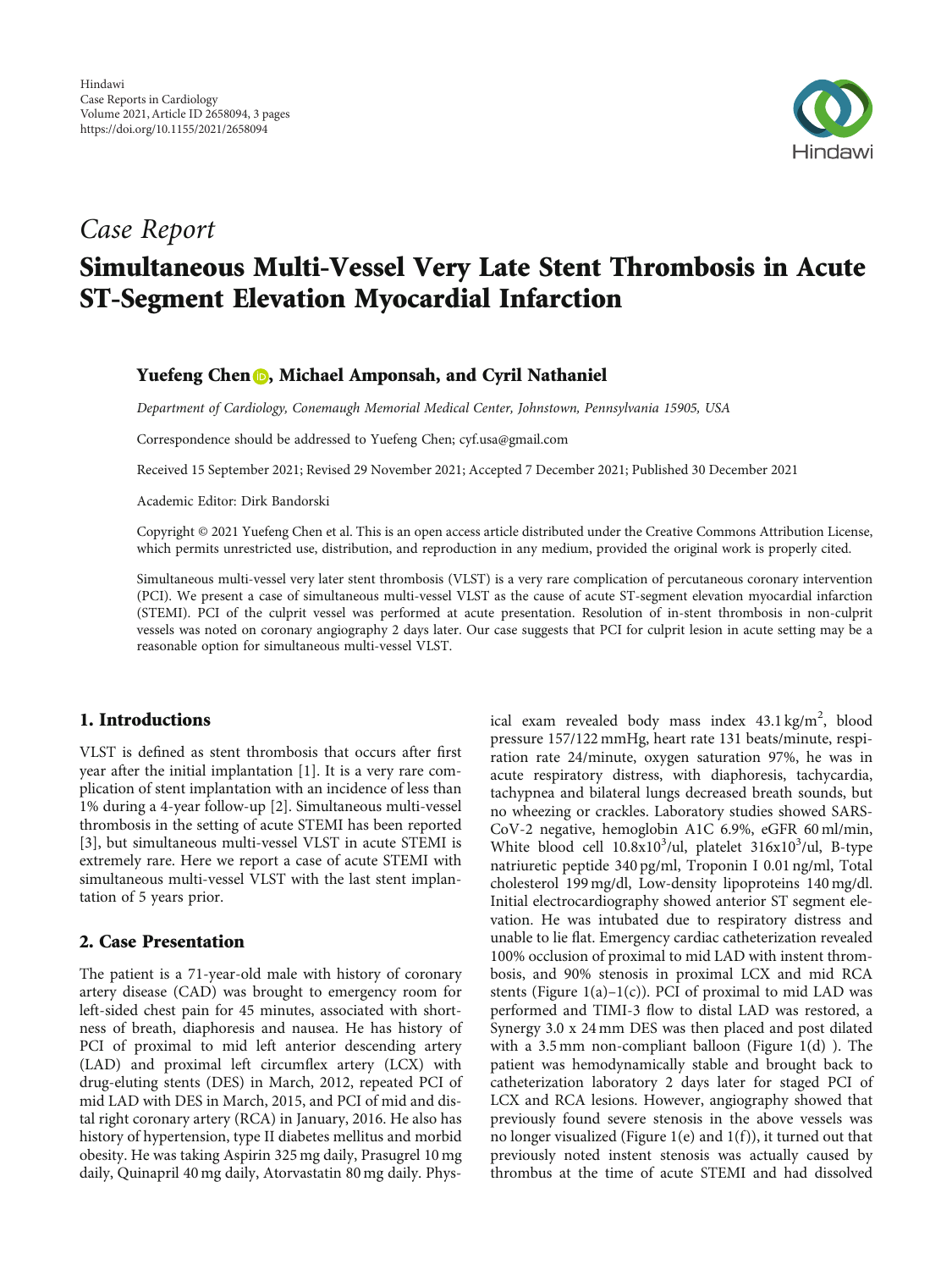<span id="page-1-0"></span>

FIGURE 1: Coronary angiography and LAD primary PCI. Thrombotic occlusion at the site of the proximal LAD stent with TIMI 0 flow (A, B, arrow) and evidence of thrombus at the site of the proximal LCX stent (A, B, arrow) and the mid RCA stent (C, arrows). Following PCI and restoration of TIMI 3 flow in the LAD, there was evidence of remaining thrombus at the site of proximal LCX stent (D, arrow). Resolution of thrombus at the site of the proximal LCX stent (E, arrow) and the mid RCA stent (F, arrow) on day 3 of admission. LAD: left anterior descending artery; LCX: left circumflex artery; RCA: right coronary artery; PCI: percutaneous coronary intervention.

spontaneously over time. No PCI of mid LCX and RCA was performed. Patient recovered well and was discharged later.

## 3. Discussions

VLST is an uncommon complication of stent implantation, the incidence is generally less than 1% in newer generation DES [\[4](#page-2-0)], and is especially rare after 5 years of initial stenting. In our case, the last stent in the culprit vessel (LAD) was placed 6 years ago, and the stents in LCX and RCA were

placed 9 years and 5 years ago, respectively. VLST has been reported to be more often associated with DES than with BMS [[5\]](#page-2-0). It usually presents as acute STEMI, but compared to patients with early and late ST, patients with VLST had better prognosis with lower incidence of major adverse cardiac events and mortality [\[6](#page-2-0)–[8](#page-2-0)]. The mechanism of VLST is not fully understood, but is thought to be related to delayed incomplete stent strut endothelialization [[9](#page-2-0), [10](#page-2-0)], stent strut malapposition secondary to positive remodeling [\[10, 11](#page-2-0)], stent fracture [\[12\]](#page-2-0), hypersensitivity reaction to